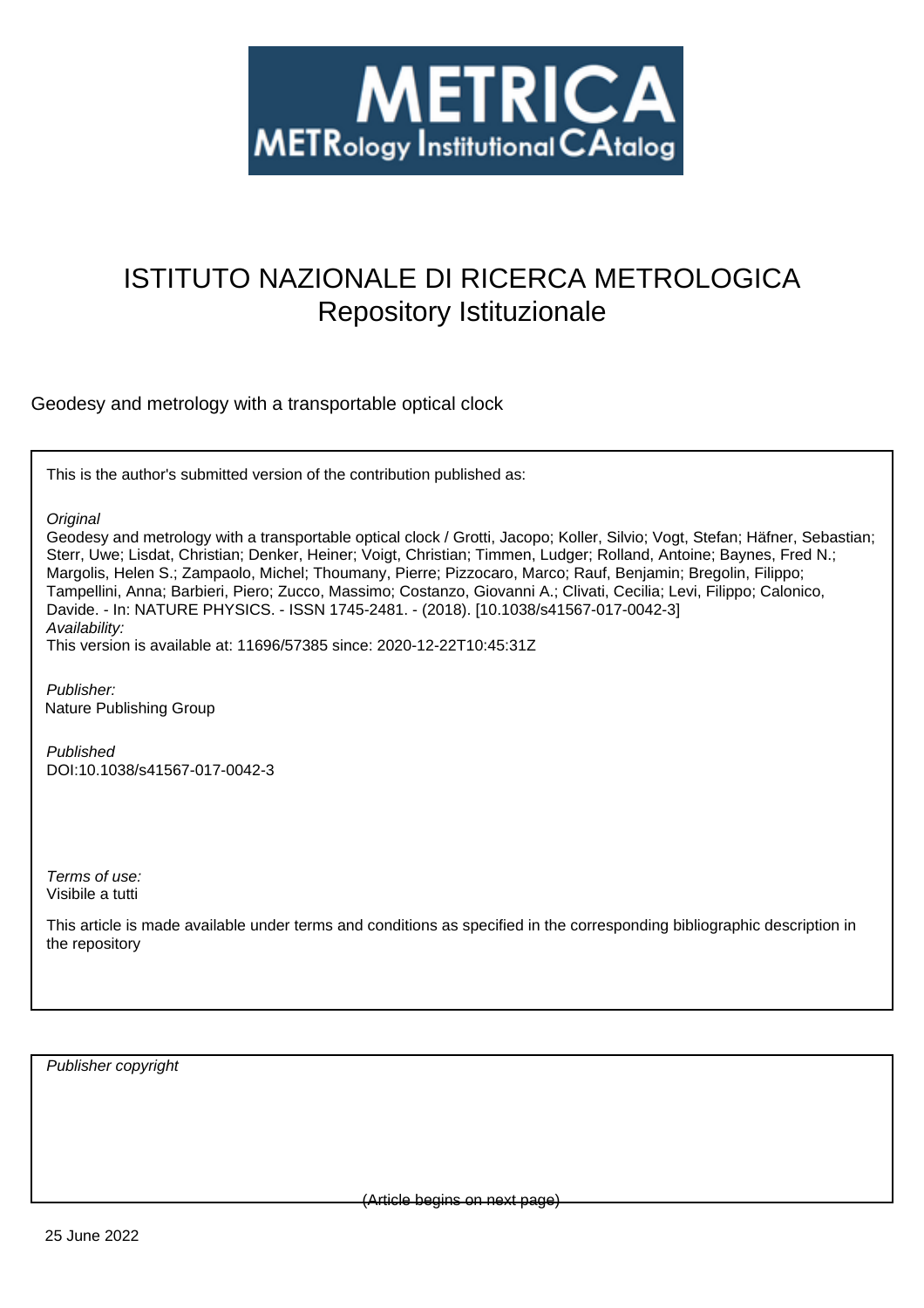# **Geodesy and metrology with a transportable optical clock**

Jacopo Grotti<sup>1</sup>, Silvio Koller<sup>1</sup>, Stefan Vogt<sup>1</sup>, Sebastian Häfner<sup>1</sup>, Uwe Sterr<sup>1</sup>, Christian Lisdat<sup>1</sup>, Heiner Denker<sup>2</sup>, Christian Voigt<sup>2,3</sup>, Ludger Timmen<sup>2</sup>, Antoine Rolland<sup>4</sup>, Fred N. Baynes<sup>4</sup>, Helen S. Margolis<sup>4</sup>, Michel Zampaolo<sup>5</sup>, Pierre Thoumany<sup>6</sup>, Marco Pizzocaro<sup>6</sup>, Benjamin Rauf<sup>6,7</sup>, Filippo Bregolin<sup>6,7</sup>, Anna Tampellini<sup>6,7</sup>, Piero Barbieri<sup>6,7</sup>, Massimo Zucco<sup>6</sup>, Giovanni A. Costanzo<sup>6,7</sup>, Cecilia Clivati<sup>6</sup>, Filippo Levi<sup>6</sup> and Davide Calonico<sup>6</sup>

*Physikalisch-Technische Bundesanstalt, Bundesallee 100, 38116 Braunschweig, Germany Institut für Erdmessung, Leibniz Universität Hannover, Schneiderberg 50, 30167 Hannover, Germany GFZ German Research Centre for Geosciences, Telegrafenberg, 14473 Potsdam, Germany National Physical Laboratory, Teddington, Middlesex TW11 0LW, UK Laboratoire Souterrain de Modane, Carré Sciences, 1125 Route de Bardonnèche, 73500 Modane, France*

<span id="page-1-6"></span><span id="page-1-5"></span><span id="page-1-4"></span><span id="page-1-3"></span><span id="page-1-1"></span><span id="page-1-0"></span>*6 Istituto Nazionale di Ricerca Metrologica (INRIM), Physical Metrology Division, Strada delle Cacce 91, 10135 Torino, Italy <sup>7</sup>Politecnico di Torino, Dipartimento di Elettronica e Telecomunicazioni, Corso duca degli Abruzzi 24, 10125 Torino, Italy*

**The advent of novel measurement instrumentation can lead to paradigm shifts in scientific research. Optical atomic clocks,**  due to their unprecedented stability<sup>1,2,3</sup> and uncertainty,<sup>4,5,6,7</sup> are already being used to test physical theories<sup>8,9</sup> and herald **a revision of the International System of units (SI).10,11 However, to unlock their potential for cross-disciplinary applications such as relativistic geodesy,<sup>12</sup> a major challenge remains. This is their transformation from highly specialized instruments restricted to national metrology laboratories into flexible devices deployable in different locations.13,14,15 Here we report the first field measurement campaign performed with a ubiquitously applicable <sup>87</sup>Sr optical lattice clock.[13](#page-1-0) We use it to determine the gravity potential difference between the middle of a mountain and a location 90 km apart, exploiting both local and remote clock comparisons to eliminate potential clock errors. A local comparison with a <sup>171</sup>Yb lattice clock<sup>16</sup> also serves as an important check on the international consistency of independently developed optical clocks. This campaign demonstrates the exciting prospects for transportable optical clocks.**

<span id="page-1-7"></span>The application of clocks in geodesy fulfils long-standing proposals to interpret a measurement of the fractional relativistic redshift Δv<sub>rel</sub>/v<sub>0</sub> to determine the gravity potential difference ΔU = c<sup>2</sup> Δv<sub>rel</sub>/v<sub>0</sub> between clocks at two sites (c being the speed of light).<sup>[12](#page-1-1)</sup> National geodetic height systems based on classical terrestrial and satellite-based measurements exhibit discrepancies at the decimetre level.<sup>17</sup> Optical clocks, combined with high performance frequency dissemination techniques<sup>18,19</sup> offer an attractive way to resolve these discrepancies, as they combine the advantage of high spectral resolution with small error accumulation over long distances.<sup>[18,2](#page-1-2)0</sup>

<span id="page-1-8"></span><span id="page-1-2"></span>However, to achieve competitive capability requires high clock performance: a fractional frequency accuracy of  $1\times10^{-17}$  corresponds to a resolution of about 10 cm in height. Furthermore, it is important to realize that the sideby-side frequency ratio has to be known to determine the remote frequency shift  $\Delta v_{rel}$ . Taking the uncertainty budgets of optical clocks for granted, harbours the possibility of errors, because very few have been verified experimentally to the low  $10^{-17}$  region or beyond.<sup>[5,](#page-1-3)[7,](#page-1-4)[18,](#page-1-2)21</sup> A transportable optical clock not only increases the flexibility in measurement sites but mitigates the risk of undetected errors by enabling local calibrations to be performed.

The test site chosen for our demonstration of chronometric levelling<sup>[12](#page-1-1)</sup> with optical clocks was the Laboratoire Souterrain de Modane (LSM) in France, with the Italian metrology institute INRIM in Torino serving as the reference site. The height difference between the two sites is approximately 1000 m, corresponding to a fractional redshift of about 10<sup>-13</sup>. From a geodetic point of view, LSM is a challenging and interesting location in which to perform such measurements: firstly, it is located in the middle of the 13 km long Fréjus road tunnel (rock coverage 1700 m),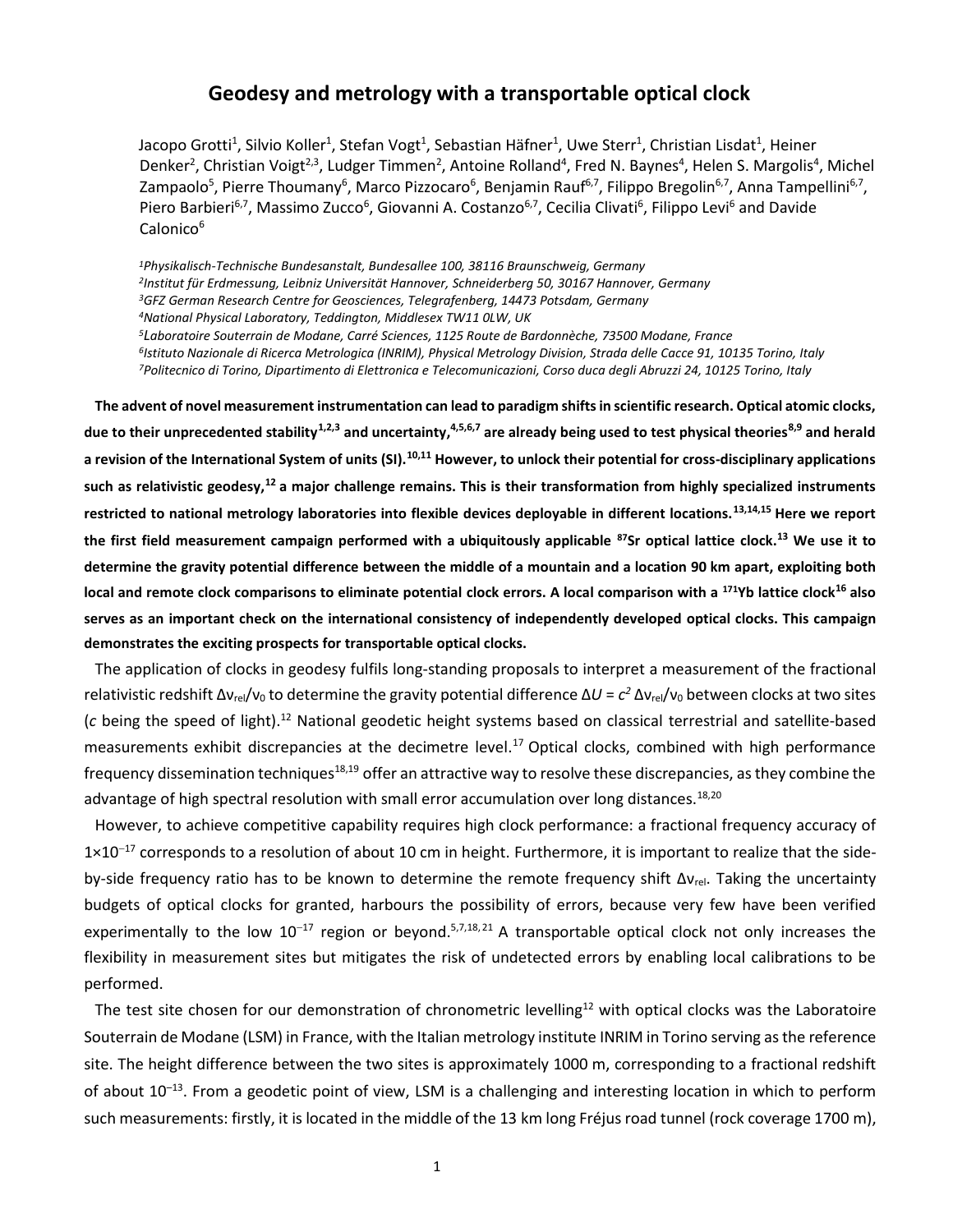

<span id="page-2-0"></span>Fig. 1: Schematic of the measurement campaign. (a) For chronometric levelling the transportable <sup>87</sup>Sr optical lattice clock was placed in the LSM underground laboratory close to the France–Italy border in the Fréjus tunnel (top left). The clock was connected by a noise-compensated fibre link to the Italian national metrology institute INRIM in Torino (red line). There, a primary Cs fountain clock and a <sup>171</sup>Yb optical lattice clock were operated (right). At both sites, frequency combs were used to relate the frequencies of the  ${}^{1}S_0 - {}^{3}P_0$  optical clock transitions and the 1.5 µm laser radiation transmitted through the link. After the remote frequency comparison, the transportable clock was moved to INRIM for a side-by-side frequency ratio measurement. (**b**) Frequency of the transportable Sr clock as seen by the INRIM Cs fountain clock (black circles, uncertainties are 1σ). The potential difference Δ*U* is based on the geodetic measurement. The red line shows the expected variation of the Sr clock transition frequency due to the relativistic redshift. (**c**) The potential difference between LSM and INRIM was also determined independently by a combination of GNSS, spirit levelling and gravimetric geoid modelling (see Methods).

and secondly the area exhibits long-term land uplift (Alpine orogeny) accompanied by a secular gravity potential variation. Furthermore, LSM lacks the metrological infrastructure and environmental control on which the operation of optical clocks usually relies. The selected location thus constitutes a challenging but realistic testbed with practical relevance.

The transportable <sup>87</sup>Sr lattice clock was operated in both locations, LSM and INRIM, to eliminate the need for *a priori* knowledge of the clock's frequency. The schematic outline of the experiment is given i[n Fig.](#page-2-0) 1. LSM and INRIM were connected by a 150 km noise-compensated optical fibre link (see Supplement). At LSM, a transportable frequency comb measured the optical frequency ratio between a laser resonant with the Sr clock transition at 698 nm and 1.542 µm radiation from an ultrastable link laser transmitted from INRIM. In this way, the frequency of the optical clock at LSM could be directly related to the frequency of the link laser even without a highly accurate absolute frequency reference. In addition to the optical carrier, the fibre link was used to disseminate a 100 MHz radio frequency reference signal from INRIM for the frequency comb, frequency counters, and acousto-optic modulators at LSM (see Supplement). At INRIM, a cryogenic Cs fountain clock<sup>22</sup> and a <sup>171</sup>Yb optical lattice clock<sup>[16](#page-1-5)</sup> served as references. The connection between the clocks at INRIM and the link laser is provided by a second frequency comb.

<span id="page-2-1"></span>Ten days after arriving at LSM in early February 2016, the first spectra of motional sidebands on the  ${}^1S_0 - {}^3P_0$  clock transition were recorded from the <sup>87</sup>Sr transportable clock. The operation of the lattice clock (see Methods) was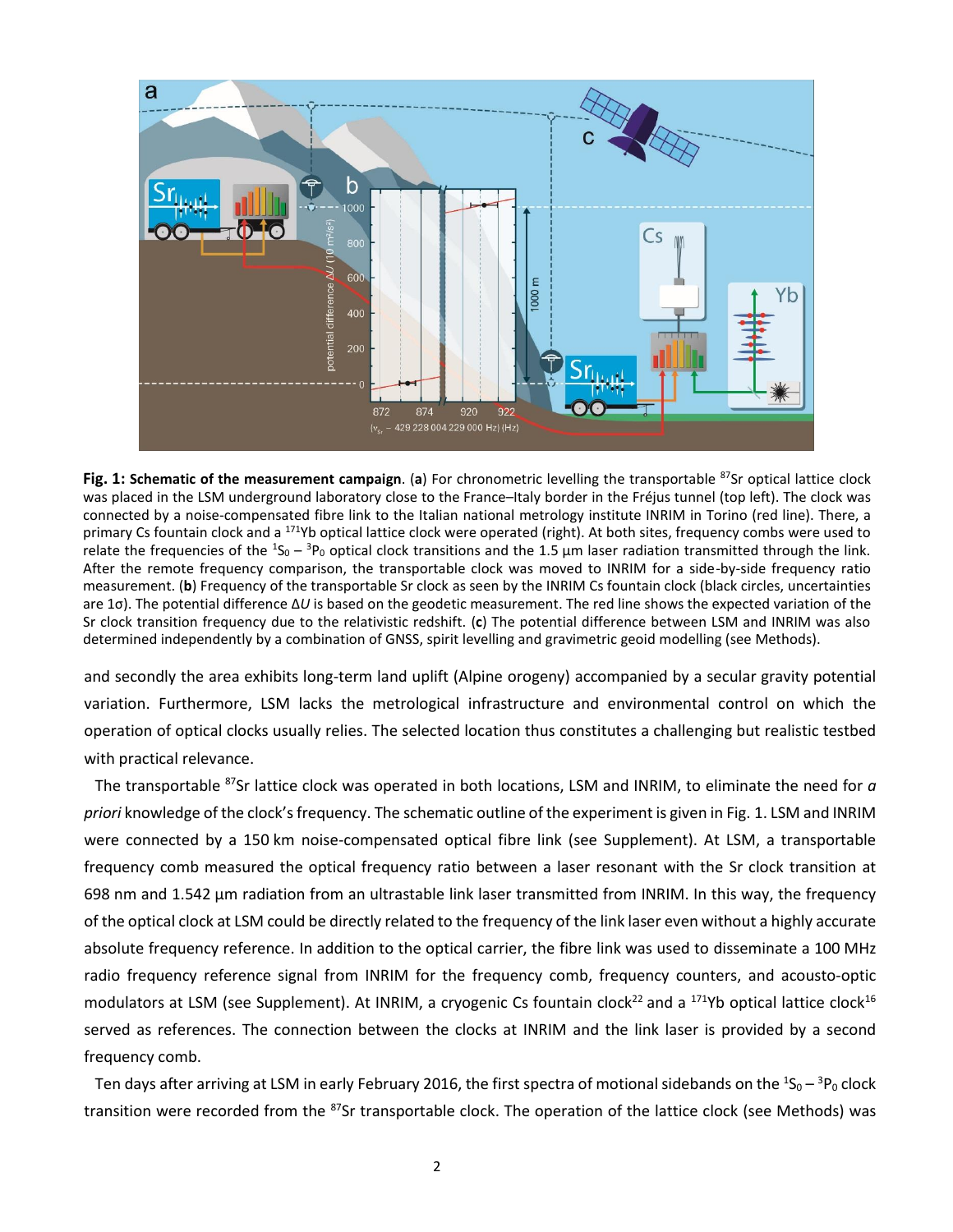|                                    | <sup>171</sup> Yb clock |              | <sup>87</sup> Sr clock at LSM |             | <sup>87</sup> Sr clock at INRIM |             |
|------------------------------------|-------------------------|--------------|-------------------------------|-------------|---------------------------------|-------------|
|                                    | Correction              | Uncertainty  | Correction                    | Uncertainty | Correction                      | Uncertainty |
| Systematic effect                  | $(in 10-17)$            |              | $(in 10-17)$                  |             | (in $10^{-17}$ )                |             |
| Linear lattice light shift         | 4                       | 8            | 0                             | 24          | $\mathbf{0}$                    | 17          |
| Higher order lattice shifts        | 12                      | 10           | $-1.0$                        | 0.7         | $-0.5$                          | 0.7         |
| Density shift                      | 2                       | 6            | $-1.2$                        | 3.0         | $-2.2$                          | 5.3         |
| 2 <sup>nd</sup> order Zeeman shift | 27                      | $\pmb{4}$    | 34.2                          | 0.5         | 11.7                            | 0.2         |
| <b>BBR</b>                         | 237.4                   | 2.6          | 500.3                         | 3.4         | 515.3                           | 1.8         |
| Probe light shift                  | $-1.0$                  | 3.5          | 0.2                           | 0.2         | 0.3                             | 0.3         |
| dc Stark shift                     | $\Omega$                | $\mathbf{1}$ | $\mathbf 0$                   | 0.1         | 0                               | 0.1         |
| Servo error                        | $\Omega$                | 1            | $\overline{0}$                | 9.4         | $\mathbf 0$                     | 3.7         |
| Line pulling                       | 0                       | 0.4          | 0                             | 4.1         | 0                               | 1.1         |
| Optical path length                | $\Omega$                | 5            | 0                             | 0.8         | 0                               | 1.3         |
| AOM switching                      | 0                       | 0.4          |                               |             |                                 |             |
| <b>Total</b>                       | 281                     | 16           | 532                           | 27          | 524                             | 18          |

<span id="page-3-0"></span>**Tab. 1: Typical uncertainty budgets of the optical clocks.** For the Sr lattice clock, we give the uncertainties for the measurements at LSM (first column) and INRIM (second column).

similar to the procedure described in previous works. All laser systems required for laser cooling, state preparation and trapping of the Sr atoms in the optical lattice were operated, together with the vacuum system and the control electronics, in an air-conditioned car trailer. The ultrastable interrogation laser for the Sr clock transition was placed next to the trailer in the underground laboratory to avoid its performance being degraded by vibrations induced in the trailer by its air conditioning system. The frequency comb was also operated next to the trailer.

<span id="page-3-1"></span>During this first run of the apparatus in particularly challenging environmental conditions at LSM, the transportable clock operated less reliably than in initial tests before transport.<sup>[13](#page-1-0)</sup> Interruptions were mainly caused by degradation of the light delivery setup for the first cooling stage of the magneto-optical trap (MOT) on the 461 nm  $^1$ S<sub>0</sub> –  $^1$ P<sub>1</sub> transition, which was based on a commercial semi-monolithic fibre-based light distribution system. Time-dependent power loss hampered the operation of the Sr lattice clock and thus the evaluation of some contributions to the uncertainty budget of the clock, e.g. the lattice light shift (see Methods), although the blackbody radiation (BBR) shift was still controlled to the level of  $3\times10^{-17}$ . For these reasons, during the allocated time in the tunnel simultaneous operation was achieved only with the primary Cs fountain clock at INRIM and not with the high stability Yb lattice clock. With the transportable clock operating for 2.8 h over two days at the end of the LSM campaign in mid-March 2016, the instability of the fountain clock (2.2×10<sup>-13</sup>τ<sup>-1/2</sup> where τ is given in seconds) poses a limitation on the uncertainty of the frequency measurement. The application of a hydrogen maser as a flywheel<sup>23</sup> allowed the measurement time to be extended to 48 h (see Methods) leading to an uncertainty of  $17\times10^{-16}$  associated with the limited measurement time. With systematic uncertainties of the Sr and Cs clock of  $2.6\times10^{-16}$  and  $3\times10^{-16}$  respectively (see [Tab.](#page-3-0) 1, Methods, and Levi *et al.*<sup>[22](#page-2-1)</sup>), the frequency of the Sr lattice clock at LSM was measured by the fountain clock at INRIM with an uncertainty of  $18\times10^{-16}$  (se[e Fig.](#page-2-0) 1).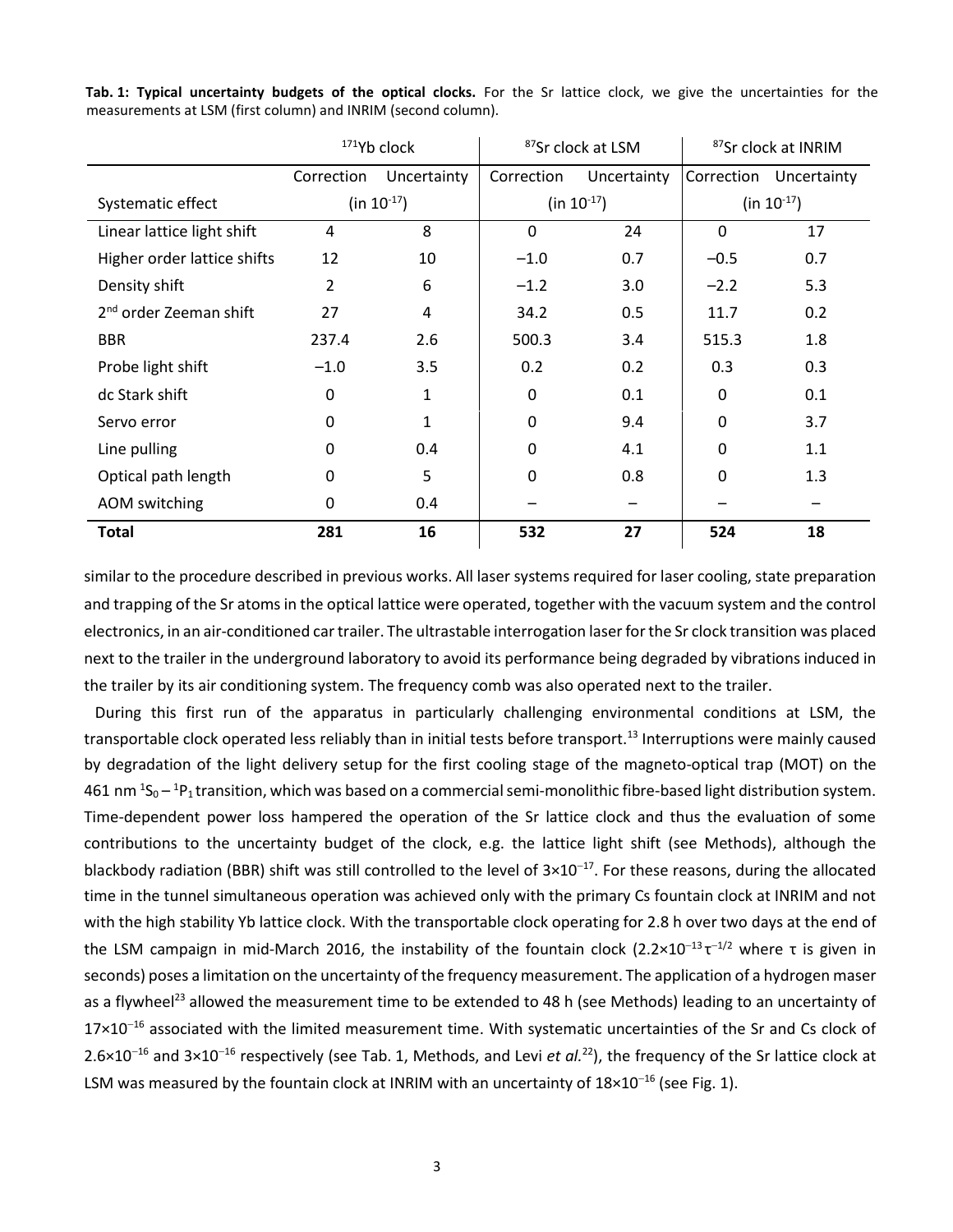

<span id="page-4-0"></span>**Fig. 2: Instability of the measured Yb/Sr frequency ratio.** (**a**) Fractional optical frequency ratio *R*/*R*0, averaged over 16 s intervals, as a function of the modified Julian date MJD. Here  $R_0 = 1.207 507 039 343 338 122$ . (b) Fractional instability of  $R/R_0$  derived from the concatenated data set in (**a**) and expressed as the Allan deviation σ*y*. Error bars denote one standard deviation. The red line depicts an instability of  $2\times10^{-14} \tau^{-1/2}$ .

As discussed above, an independent verification of the experimental observable is required to transform this frequency measurement or clock comparison into a chronometric levelling measurement. For this reason, the Sr apparatus was moved to INRIM in April 2016 for local clock comparisons. There, it was directly linked to the INRIM frequency comb. In the process, small upgrades were made to the setup for the cooling light distribution and the thermal management in the car trailer.

With these changes, the availability of the Sr clock was improved significantly, allowing for several hours of data taking per day after the initial setup phase was completed. With systematic uncertainties comparable to the first campaign and a fountain instability of 3.6×10<sup>–13</sup> τ<sup>–1/2</sup>, the total uncertainty was reduced by a factor of two to 9×10<sup>–16</sup> (see Supplement for Sr transitions frequencies). In this chronometric levelling demonstration, we resolved a relativistic redshift of the optical clock lattice clock of 47.92(83) Hz\* [\(Fig.](#page-2-0) 1), from which we infer a potential difference of 10 034(174) m<sup>2</sup>/s<sup>2</sup>. This is in excellent agreement with the value of 10 032.1(16) m<sup>2</sup>/s<sup>2</sup> determined independently by geodetic means (Methods). Though our result does not yet challenge the classical approach in accuracy, it is a strong first demonstration of chronometric levelling using a transportable optical clock.

With the increased reliability of the transportable Sr clock, we were also able to measure its optical frequency ratio with the Yb lattice clock<sup>[16](#page-1-5)</sup> operated on the  ${}^1S_0 - {}^3P_0$  transition at 578 nm. In total, 31 000 s of common operation of the two optical clocks and the frequency comb were achieved over a period of 7 days. This optical-optical comparison [\(Fig.](#page-4-0) 2) shows much higher stability than the optical-microwave one. Consequently, the optical frequency ratio measurement is limited by the systematic uncertainty of the clocks [\(Tab.](#page-3-0) 1), rather than by their instability. This demonstrates the key advantage of optical frequency standards: they are able to achieve excellent uncertainties in short averaging times even though they may operate less reliably than their microwave counterparts.

The <sup>171</sup>Yb/<sup>87</sup>Sr frequency ratios measured on different days are summarized in [Fig.](#page-5-0) 3, which also shows previous measurements of this ratio. After averaging (Supplement), we determine the ratio to be *R* = v<sub>rb</sub> / v<sub>sr</sub> =

 $\overline{a}$ 

<sup>\*</sup> The number in parentheses is the uncertainty referred to the corresponding last digits of the quoted result.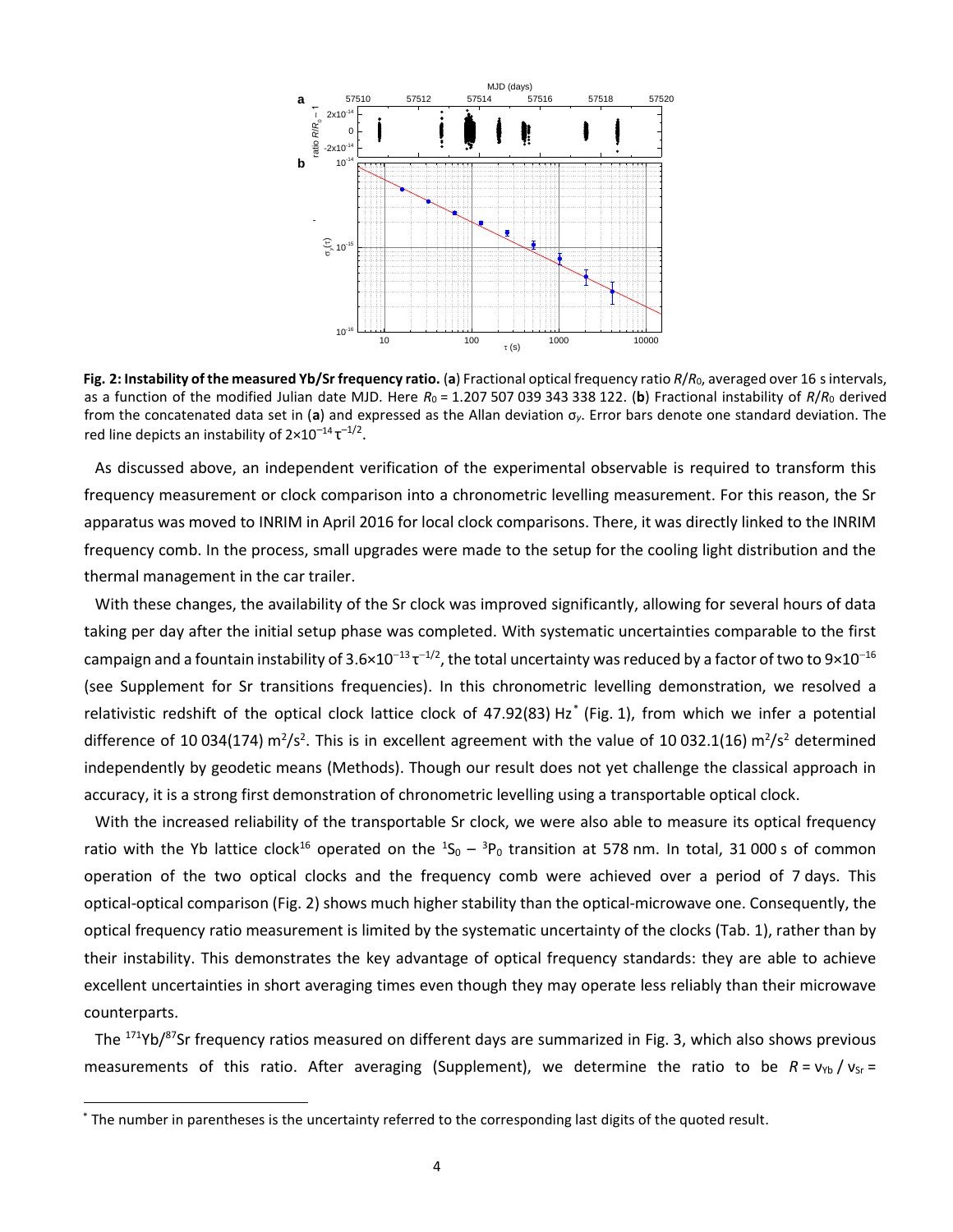

<span id="page-5-3"></span><span id="page-5-2"></span><span id="page-5-0"></span>**Fig. 3: Comparison of frequency ratios between <sup>171</sup>Yb and <sup>87</sup>Sr lattice clocks.** (**a**) Averages of the ratios measured on different days (diamonds and circles) and their overall average (line) with its respective uncertainty (colored bar). Diamonds (circles) denote the operation of the Sr lattice clock with a shallow (deep) lattice (see Methods). (**b**) Optical frequency ratios between <sup>171</sup>Yb and <sup>87</sup>Sr have been measured directly in only three groups so far (RIKEN 2016<sup>[24](#page-5-1)</sup> and 2015<sup>27</sup>, NMIJ 2014<sup>28</sup> and this work). The lowest point shows the ratio as inferred from averaging all published absolute frequency measurements for  $171Yb$  and 87Sr (Supplement).

<span id="page-5-4"></span><span id="page-5-1"></span>1.207 507 039 343 338 41(34), which is within two standard deviations of the most accurate previous measurement<sup>24</sup> [\(Fig.](#page-5-0) 3). To our knowledge, this is the only optical frequency ratio that has been measured directly by three independent groups.<sup>[24,](#page-5-1)[27,](#page-5-2)[28](#page-5-3)</sup> It therefore constitutes an important contribution to verifying the consistency of optical clocks worldwide.<sup>25</sup> Such measurements are key to establishing more accurate secondary representations of the second<sup>26</sup> as provided by the International Committee for Weights and Measures (CIPM) as a step towards a future redefinition of the SI second.

<span id="page-5-5"></span>Note that even with the only slightly improved transportable Sr apparatus as used at INRIM, chronometric levelling against the Yb lattice clock with considerably improved resolution would be possible. We expect that the transportable clock will be able to achieve an uncertainty of  $1 \times 10^{-17}$  or better after a revised evaluation. This uncertainty will enable height differences of 10 cm to be resolved, which is a relevant magnitude for geodesy in regions such asislands, which are hard to access using conventional approaches. As metrological fibre links become more common, chronometric levelling along their paths<sup>29</sup> will become a realistic prospect.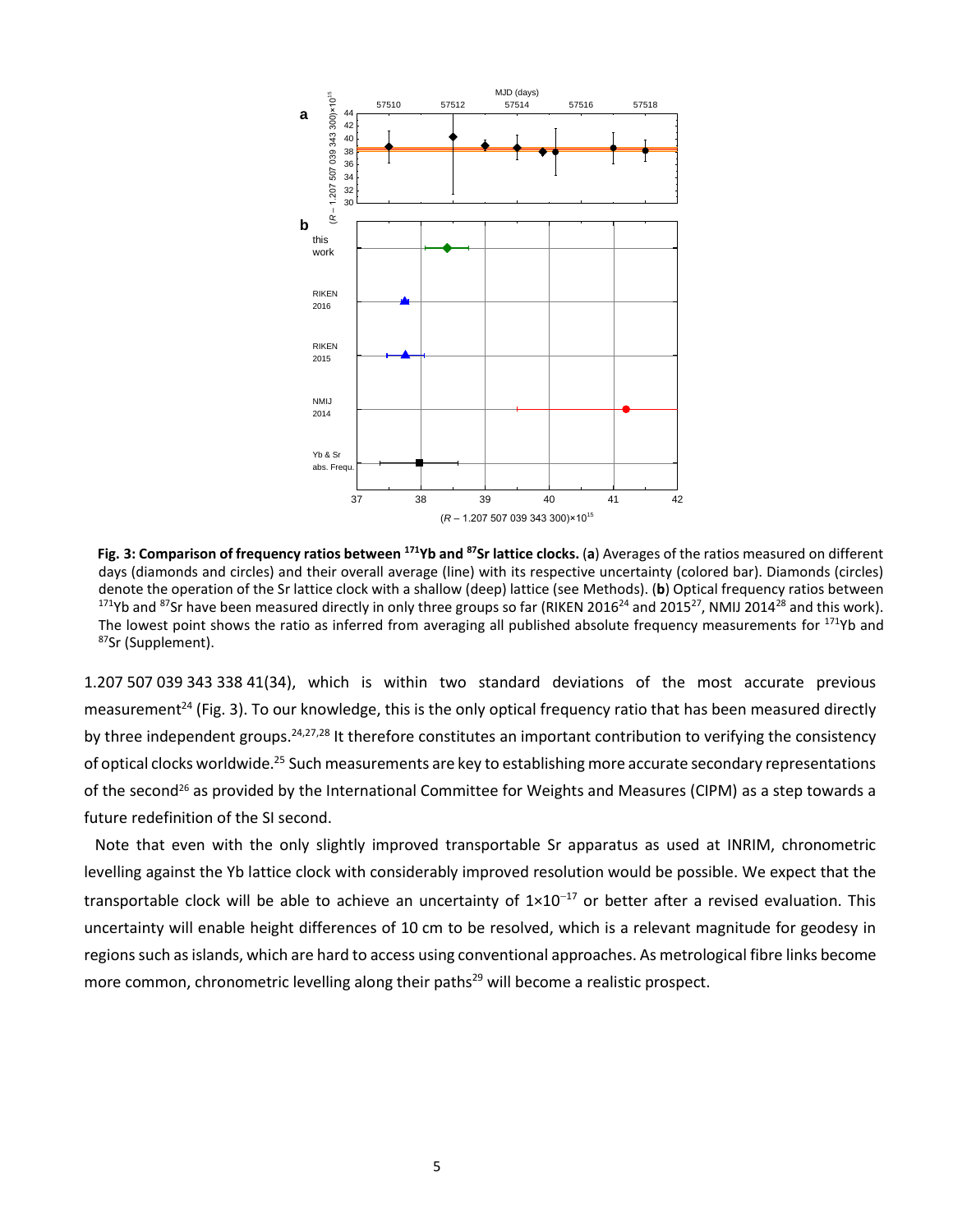#### **Acknowledgements**

We like to thank T. Zampieri for his technical support at LSM and A. Mura and Consorzio TOP-IX for technical help in the access to the optical fibre. The authors acknowledge funding from the European Metrology Research Program (EMRP) Project SIB55 ITOC, the EU Innovative Training Network (ITN) Future Atomic Clock Technology (FACT), the DFG funded CRC 1128 geoQ and RTG 1728 and the UK National Measurement System Quantum, Electromagnetics and Time Programme. The EMRP is jointly funded by the EMRP participating countries within EURAMET and the European Union.

### **Author contributions**

D.C. coordinated the measurement campaign with contributions from C.L., H.S.M. and Mi.Z.; J.G., S.K., S.V., S.H., U.S. and C.L. designed, built and operated the transportable Sr lattice clock; H.D., C.V. and L.T. performed the geodetic measurements; A.R., F.N.B. and H.S.M. prepared, characterized and operated the transportable frequency comb; M.P., P.T., B.R., F.B., and D.C. designed, built and operated the Yb lattice clock; G.A.C. and F.L. designed, built and operated the INRIM Cs fountain, C.C. and A.T. designed, characterized and operated the optical fibre link between INRIM and LSM; C.C., P.B. and Ma.Z. operated the frequency comb at INRIM. J.G., C.C., M.P., F.L., A.R., F.N.B., H.S.M., S.K. and C.L. contributed to the data analysis for the ratio and absolute frequency measurement. C.L. wrote the paper with support from H.S.M. and D.C. All authors discussed the results and commented on the paper.

## **Methods**

#### **Operation of lattice clocks**

The realization and operation of the <sup>171</sup>Yb (*I* = 1/2) and <sup>87</sup>Sr (*I* = 9/2) clocks are very similar and have been presented in detail.[16,](#page-1-5)[13,3](#page-1-0)0 Ytterbium and strontium atoms are cooled to microkelvin temperatures in two-stage magnetooptical traps (MOTs), exploiting the strong  ${}^1S_0-{}^1P_1$  and weaker  ${}^1S_0-{}^3P_1$ transitions (at 399 nm and 556 nm for Yb and 461 nm and 689 nm for Sr, respectively). The atoms are then trapped in one-dimensional optical lattices operating at the magic wavelengths<sup>31</sup> *Yb magic* ≈ 759 nm and *Sr magic* ≈ 813 nm.

Finally, the atoms are prepared for spectroscopy in a single magnetic sublevel *m<sup>f</sup>* by optical pumping. As a result, shifts due to cold collisions and line pulling are reduced. The two π-transitions from the *m<sup>f</sup>* = 1/2 sublevels in Yb  $(m_f = \pm 9/2$  in Sr) are probed alternately at approximately halfwidth detunings so that the interrogation laser is locked to their average transition frequency. This effectively removes the linear Zeeman shift.

# **Uncertainties of lattice clocks**

Here, we discuss the most important uncertainty contributions listed i[n Tab.](#page-3-0) 1. More details are given in references [13,](#page-1-0) [23](#page-3-1) an[d 16.](#page-1-5)

*Lattice light shifts:* The lattice of the Yb clock is operated at  $v_1$  = 394 798.238 GHz with a trap depth  $U_0$  = 196(4)  $E_r$ (*E*<sup>r</sup> being the lattice recoil energy) and an atomic temperature of 7(3) µK as determined by sideband spectroscopy. We measured the linear shift near the magic wavelength while the nonlinear induced lattice light shift can be calculated using data from Nemitz *et al*. [24](#page-5-1)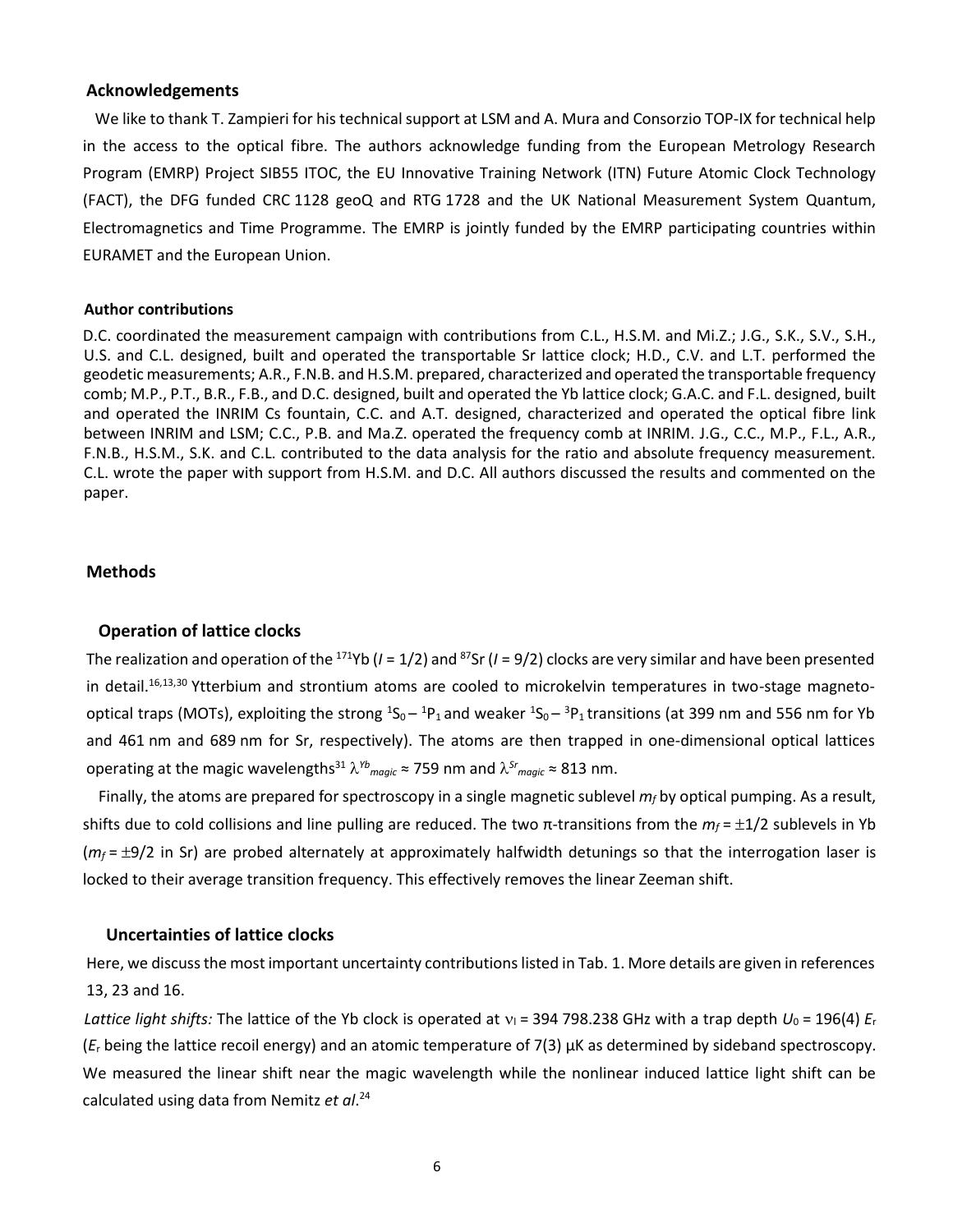For the Sr lattice clock, the typical lattice depth was about 100 *E*<sup>r</sup> as measured from sideband spectra. These also yielded an atomic temperature of about 3.5 µK. The light shift cancellation frequency was determined earlier; a reference resonator served as a wavelength reference during the experiments discussed here. The uncertainty of the linear lattice light shift allows for a resonator drift of 50 MHz and changes due to variations of the scalar and tensor light shift.<sup>32</sup> Higher order light shifts were calculated using the coefficients in the same reference. As a check, three of the measurements in [Fig.](#page-4-0) 2 were performed with a deeper lattice of about 160 *E*<sup>r</sup> which resulted in uncertainties for the linear lattice light shift and higher order shifts of  $29\times10^{-17}$  and  $1\times10^{-17}$ , respectively. No significant variation of the measured frequency ratio *R* was observed.

*Density shift:* The density shift was evaluated in both lattice clocks by varying the interrogated atom number. Corrections for changes of the atomic temperature have been applied for the Sr clock.

*Blackbody radiation (BBR) shift:* The influence of BBR on the clock frequency has been discussed elsewhere. 3[3,2,3](#page-1-6)4 Temperatures of the atomic environment were measured with calibrated platinum resistance thermometers. The uncertainty of the BBR shift is mostly related to temperature inhomogeneity.

## **H-maser as flywheel**

A flywheel oscillator with good stability and high reliability, such as a H-maser, can be used to extend the averaging time between a less reliable system such as our Sr lattice clock and a Cs primary clock with lower stability.<sup>[23](#page-3-1)</sup> The frequency ratio  $v_{Sr}/v_{Cs}$  was thus determined from the frequency ratios  $v_{Sr}/v_H$  and  $v_H/v_{Cs}$  using datasets with different length. The noise of the flywheel means that it had different average frequencies for these two intervals, but the additional uncertainty can be calculated<sup>[23](#page-3-1)</sup> if the noise is well characterized, as it often is for masers. We modelled the maser noise by a superposition of flicker phase noise  $6\times10^{-14} \tau^{-1}$  (1×10<sup>-13</sup>  $\tau^{-1}$ ), white frequency noise  $5\times10^{-14}$  τ<sup>-1/2</sup> (4.5×10<sup>-14</sup> τ<sup>-1/2</sup>), and a flicker noise 1.7×10<sup>-15</sup> (1×10<sup>-15</sup>) in March and (May) 2016, respectively.

# **Gravity potential determination**

To provide an accurate reference for the chronometric levelling, we performed a state-of-the-art determination of the gravity (gravitational plus centrifugal) potential with the best possible uncertainty at each clock site. Here, besides the global long-wavelength and eventually the temporal variations<sup>35</sup> of the Earth's gravity potential, the local spatial influence of the gravity potential on the clock frequency needs to be considered. To refine the gravity field modelling around the clock sites and to improve the reliability and uncertainty of the derived geoid model, separate gravity surveys were carried out around INRIM and LSM, resulting in 36 and 123 new gravity points, respectively. The gravity surveys included one absolute gravity observation at INRIM and another at LSM, while the remaining points were observed with relative gravity meters (relative to the established absolute points). Eleven of the gravity points are located inside the Fréjus tunnel near LSM. The new gravity points enabled the existing (largely historic) gravity database to be evaluated (consistency check) and filled some data gaps (coverage improvement).

The determination of the gravity potential involved a combination of Global Navigation Satellite System (GNSS) based ellipsoidal heights at INRIM and near the tunnel portal at LSM, spirit levelling between the GNSS stations and reference points near the clock locations, and a geoid model refined by local gravity measurements.<sup>[17](#page-1-7)</sup> This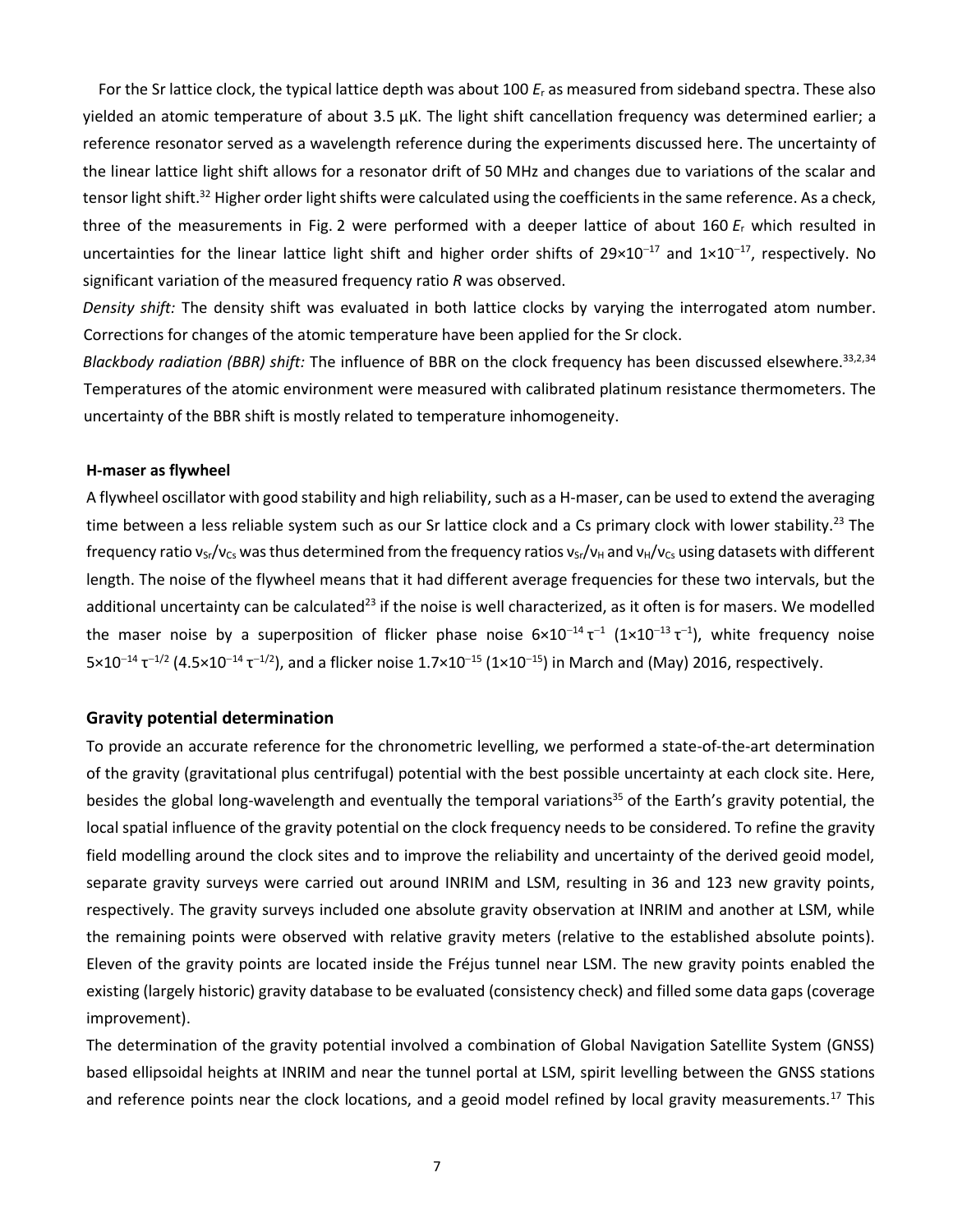resulted in a gravity potential difference of 10029.7(6)  $m^2/s^2$  between the nearby reference markers, and 10 032.1(16)  $\text{m}^2/\text{s}^2$  between the positions of the Sr clock at LSM and INRIM. The assigned uncertainties consider the uncertainty of the geoid model in the Alpine region as well as the uncertainties of the GNSS and levelling measurements; the larger uncertainty for the clocks is due to the simple method used to determine the local height differences between the clocks and the reference markers.

# **References**

- 1. Schioppo, M., Brown, R. C., McGrew, W. F., Hinkley, N., Fasano, R. J., Beloy, K., Yoon, T. H., Milani, G., Nicolodi, D., Sherman, J. A., Phillips, N. B., Oates, C. W. , Ludlow, A. D. Ultra-stable optical clock with two cold-atom ensembles. *Nat. Photon.* **11**, 48-52 (2017)
- 2. Nicholson, T. , Martin, M., Williams, J., Bloom, B., Bishof, M., Swallows, M., Campbell, S., Ye, J. Comparison of two independent Sr optical clocks with  $10^{-17}$  stability at  $10^3$  s. Phys. Rev. Lett. **109**, 230801 (2012)
- 3. Al-Masoudi, A., Dörscher, S., Häfner, S., Sterr, U., Lisdat, C. Noise and instability of an optical lattice clock. *Phys. Rev. A* **92**, 063814 (2015)
- 4. Nicholson, T. L., Campbell, S. L., Hutson, R. B., Marti, G. E., Bloom, B. J., McNally, R. L., Zhang, W., Barrett, M. D., Safronova, M. S., Strouse, G. F., Tew, W. L., Ye, J. Systematic evaluation of an atomic clock at 2×10<sup>-18</sup> total uncertainty. *Nat. Commun.* **6**, 6896 (2015)
- 5. Ushijima, I. , Takamoto, M., Das, M., Ohkubo, T., Katori, H. Cryogenic optical lattice clocks. *Nat. Photon.* **9**, 185-189 (2015)
- 6. Huntemann, N., Sanner, C., Lipphardt, B., Tamm, C., Peik, E. Single-ion atomic clock with  $3\times10^{-18}$  systematic uncertainty. *Phys. Rev. Lett.* **116**, 063001 (2016)
- 7. Chou, C. W., Hume, D. B., Koelemeij, J. C. J., Wineland, D. J., Rosenband, T. Frequency comparison of two high-accuracy Al<sup>+</sup> optical clocks. *Phys. Rev. Lett.* **104**, 070802 (2010)
- 8. Huntemann, N. , Lipphardt, B., Tamm, C., Gerginov, V. , Weyers, S., Peik, E. Improved limit on a temporal variation of *mp*/*m<sup>e</sup>* from comparisons of Yb<sup>+</sup> and Cs atomic clocks. *Phys. Rev. Lett.* **113**, 210802 (2014)
- 9. Godun, R. M. , Nisbet-Jones, P. B. R., Jones, J. M., King, S. A., Johnson, L. A. M., Margolis, H. S., Szymaniec, K., Lea, S. N., Bongs, K., Gill, P. Frequency ratio of two optical clock transitions in  $171Yb^+$  and constraints on the time-variation of fundamental constants. *Phys. Rev. Lett.* **113**, 210801 (2014)
- 10. Riehle, F. Towards a redefinition of the second based on optical atomic clocks. *C. R. Physique* **16**, 506–515 (2015)
- 11. Margolis, H. Timekeepers of the future. *Nat. Phys.* **10**, 82-83 (2014)
- 12. Vermeer, M. Chronometric levelling. Reports of the Finnish Geodetic Institute 83, 2 (1983)
- 13. Koller, S. B. , Grotti, J., Vogt, S. , Al-Masoudi, A., Dörscher, S., Häfner, S. , Sterr, U., Lisdat, C. Transportable optical lattice clock with 7×10<sup>-17</sup> uncertainty. *Phys. Rev. Lett.* **118**, 073601 (2017)
- 14. Cao, J., Zhang, P., Shang, J., Cui, K., Yuan, J., Chao, S., Wang, S., Shu, H., Huang, X. A transportable <sup>40</sup>Ca<sup>+</sup> single-ion clock with 7.7×10<sup>-17</sup> systematic uncertainty. *Appl. Phys. B* **123**, 112 (2017)
- 15. Bongs, K., Singh, Y., Smith, L., He, W., Kock, O., Swierad, D., Hughes, J., Schiller, S., Alighanbari, S., Origlia, S., Vogt, S., Sterr, U., Lisdat, C., Le Targat, R., Lodewyck, J., Holleville, D., Venon, B., Bize, S., Barwood, G. P., Gill, P., Hill, I. R., Ovchinnikov, Y. B., Poli, N., Tino, G. M., Stuhler, J., Kaenders, W., and the SOC2 team, Development of a strontium optical lattice clock for the SOC mission on the ISS. *C. R. Physique* **16**, 553-564 (2015)
- 16. Pizzocaro, M., Thoumany, P., Rauf, B., Bregolin, F., Milani, G., Clivati, C., Costanzo, G. A., Levi, F. Calonico, D. Absolute frequency measurement of the <sup>1</sup>S<sub>0</sub> - <sup>3</sup>P<sub>0</sub> transition of <sup>171</sup>Yb. *Metrologia* **54**, 102–112 (2017)
- 17. Denker, H. Regional gravity field modeling: Theory and practical results. *Sciences of Geodesy II*, G. Xu (editor), 185-291 (2013)
- 18. Lisdat, C. *et al.* A clock network for geodesy and fundamental science. *Nat. Commun.* **7**, 12443 (2016)
- 19. Calonico, D. , Bertacco, E. K., Calosso, C. E., Clivati, C., Costanzo, G. A., Frittelli, M., Godone, A., Mura, A., Poli, N., Sutyrin, D. V., Tino, G. M., Zucco, M. E., Levi, F. High-accuracy coherent optical frequency transfer over a doubled 642-km fiber link. *Appl. Phys. B* **117**, 979 – 986 (2014)
- 20. Takano, T., Takamoto, M., Ushijima, I., Ohmae, N., Akatsuka, T., Yamaguchi, A., Kuroishi, Y., Munekane, H., Miyahara, B., Katori, H. Geopotential measurements with synchronously linked optical lattice clocks. *Nat. Photon*. **10**, 662–666 (2016)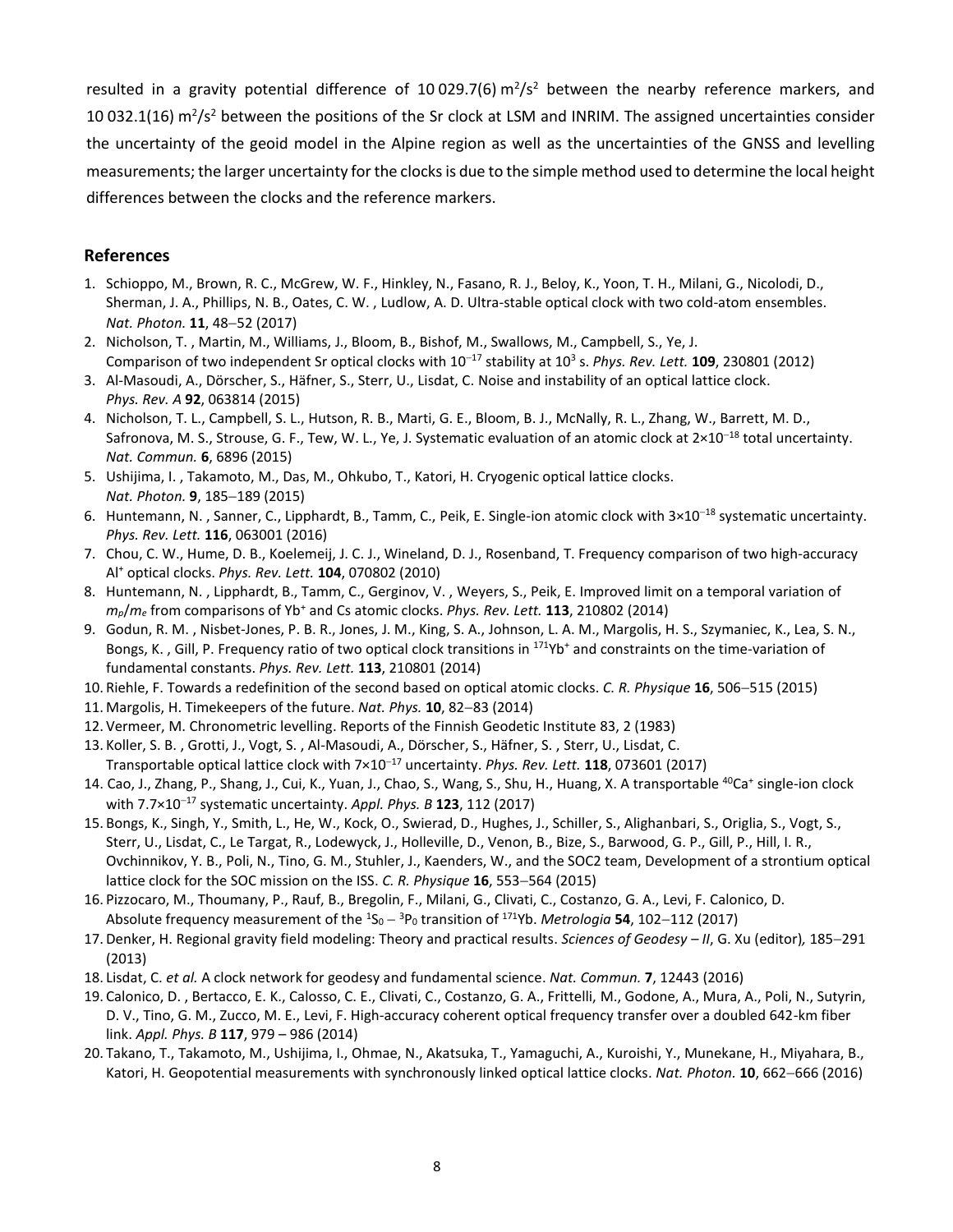- 21. Barwood, G. P., Huang, G., Klein, H. A., Johnson, L. A. M., King, S. A., Margolis, H. S., Szymaniec, K., Gill, P. Agreement between two <sup>88</sup>Sr<sup>+</sup> optical clocks to 4 parts in 10<sup>17</sup> . *Phys. Rev. A* **89**, 050501 (2014)
- 22. Levi, F., Calonico, D., Calosso, C. E., Godone, A., Micalizio, S., Costanzo, G. A. Accuracy evaluation of ITCsF2: a nitrogen cooled caesium fountain. *Metrologia* **51**, 270 (2014)
- 23. Grebing, C., Al-Masoudi, A., Dörscher, S., Häfner, S., Gerginov, V., Weyers, S., Lipphardt, B., Riehle, F., Sterr, U., Lisdat, C. Realization of a timescale with an accurate optical lattice clock. *Optica* **3**, 563-569 (2016)
- 24.Nemitz, N., Ohkubo, T., Takamoto, M., Ushijima, I., Das, M., Ohmae, N., Katori, H. Frequency ratio of Yb and Sr clocks with  $5 \times 10^{-17}$  uncertainty at 150 s averaging time. *Nat. Photon.* **10**, 258–261 (2016)
- 25. Margolis, H. S., Gill, P. Least-squares analysis of clock frequency comparison data to deduce optimized frequency and frequency ratio values. *Metrologia* **52**, 628-634 (2015)
- 26. Bureau International des Poids et Mesures (BIPM) 2015 Report of the 104<sup>th</sup> Meeting of the Comité International des Poids et Mesures (CIPM) (Paris: BIPM)
- 27. Takamoto, M., Ushijima, I., Das, M., Nemitz, N., Ohkubo, T., Yamanaka, K., Ohmae, N., Takano, T., Akatsuka, T., Yamaguchi, A., Katori, H. Frequency ratios of Sr, Yb, and Hg based optical lattice clocks and their applications. *C. R. Physique* **16**, 489-498 (2015)
- 28. Akamatsu, D., Yasuda, M., Inaba, H., Hosaka, K., Tanabe, T., Onae, A., Hong, F.-L. Frequency ratio measurement of <sup>171</sup>Yb and <sup>87</sup>Sr optical lattice clocks. *Opt. Express* **22**, 7898-7905 (2014), erratum: *Opt. Express* 22, 32199-32199 (2014)
- 29. Grosche, G. Eavesdropping time and frequency: phase noise cancellation along a time-varying path, such as an optical fiber. *Opt. Lett.* **39**, 2545-2548 (2014)
- 30. Vogt, S., Häfner, S., Grotti, J., Koller, S., Al-Masoudi, A., Sterr, U., Lisdat, C. A transportable optical lattice clock. *J. Phys.: Conf. Ser.* **723**, 012020 (2016)
- 31. Katori, H., Takamoto, M., Pal'chikov, V. G., Ovsiannikov, V. D. Ultrastable optical clock with neutral atoms in an engineered light shift trap. *Phys. Rev. Lett.* **91**, 173005 (2003)
- 32. Westergaard, P. G., Lodewyck, J., Lorini, L., Lecallier, A., Burt, E. A., Zawada, M., Millo, J., Lemonde, P. Lattice-induced frequency shifts in Sr optical lattice clocks at the 10<sup>-17</sup> level. *Phys. Rev. Lett.* **106**, 210801 (2011)
- 33. Middelmann, T., Falke, S., Lisdat, C., Sterr, U. High accuracy correction of blackbody radiation shift in an optical lattice clock. *Phys. Rev. Lett.* **109**, 263004 (2012)
- 34. Sherman, J. A., Lemke, N. D., Hinkley, N, Pizzocaro, M., Fox, R. W., Ludlow, A. D., Oates, C. W. High accuracy measure of atomic polarizability in an optical lattice clock. *Phys. Rev. Lett.* **108**, 153002 (2012)
- 35. Voigt, C., Denker, H., Timmen, L. Time-variable gravity potential components for optical clock comparisons and the definition of international time scales. *Metrologia* 53, 1365-1383 (2016)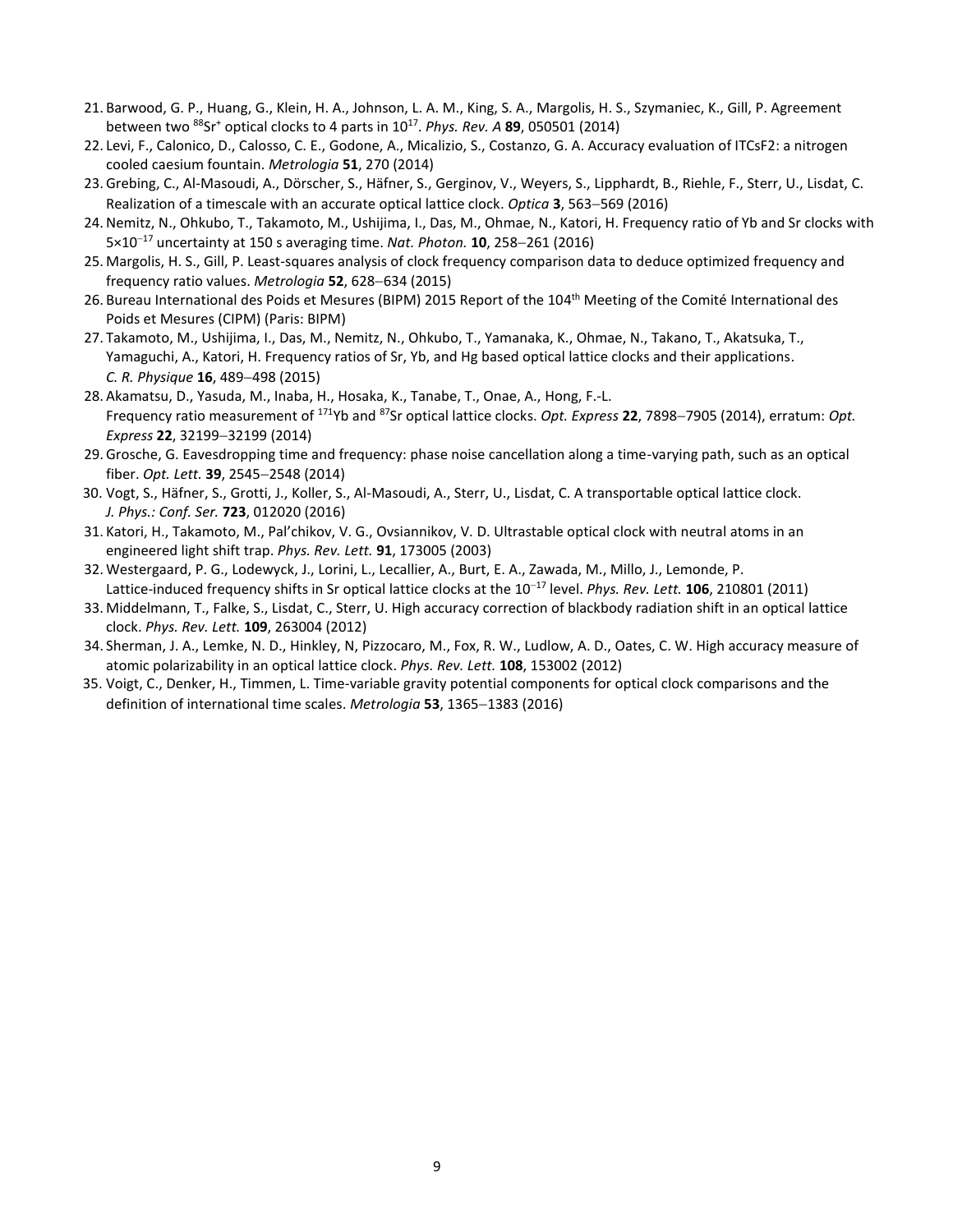# **Supplement:**

#### **Frequency transfer INRIM – LSM**

The remote clock comparison was performed by comparing the frequency of a link laser at 1542.14 nm, sent from INRIM to LSM by a telecom optical fibre, to the frequencies of the clocks operated in the two locations. Two fibre frequency combs spanned the spectral gaps between the link laser and the clock interrogation lasers. The combs employed the transfer oscillator principle,<sup>36</sup> making the measurements of the optical frequency ratios immune to the frequency noise of the combs. The frequency of the link laser was stabilized using a high-finesse cavity, whose long term drift is removed by a loose phase-lock to a H-maser via a fibre frequency comb. As a result, the beat notes with the combs remained within a small frequency interval, facilitating long-term operation and reducing potential errors arising from any counter de-synchronization between INRIM and LSM.<sup>[18](#page-1-2)</sup>

The link laser used a multiplexed channel in the telecom fibre. Its path was equipped with two dedicated bidirectional Erbium-doped fibre amplifiers that allowed a phase stable signal to be generated at LSM through the Doppler noise cancellation technique.<sup>[18,](#page-1-2)[19](#page-1-8)</sup> The contribution of fibre frequency transfer to the total fractional uncertainty was assessed to be  $3\times10^{-19}$  by looping back the signal from LSM using a parallel fibre. The occasional occurrence of cycle slips was detected by redundant counting of the beat note at INRIM. At LSM, the signal was regenerated by a diode laser phase locked to the incoming radiation with a signal to noise ratio >30 dB in 100 kHz bandwidth; this ensured robust and cycle-slip-free operation.

In addition to the optical reference, a high-quality radio frequency (RF) signal was needed at LSM to operate the Sr clock apparatus (frequency shifters and counters) and the frequency comb. Given the impossibility of having a GNSS-disseminated signal in the underground laboratory, a 100 MHz RF signal was delivered there by amplitude modulation of a second 1.5 µm laser that was transmitted through an optical fibre parallel to the first. At LSM, the amplitude modulation was detected on a fast photodiode, amplified and regenerated by an oven-controlled quartz oscillator (OCXO) at 10 MHz to improve the signal-to-noise ratio. The inherent stability of the free-running fibre link is in this case enough to deliver the RF signal with a long-term instability and uncertainty smaller than  $10^{-13}$ . This resulting uncertainty contribution to the optical frequency ratio measurement is below  $1 \times 10^{-19}$ .

## **Averaging of the optical frequency ratio data**

We made eight different optical frequency ratio measurements with a total measurement time of 15 h over a period of one week in May 2016 [\(Fig.](#page-5-0) 3). The data acquired on different days have different statistical and systematic uncertainties. We applied a statistical analysis that considers the correlations between the measurements coming from the different systematic shifts where the covariance matrix of the eight daily measurements is used to calculate a generalized least squares fit for the average. [25,3](#page-5-4)7 We regarded the systematic uncertainties of the clocks [\(Tab.](#page-3-0) 1) as fully correlated, while the statistics related to the measurement duration were uncorrelated.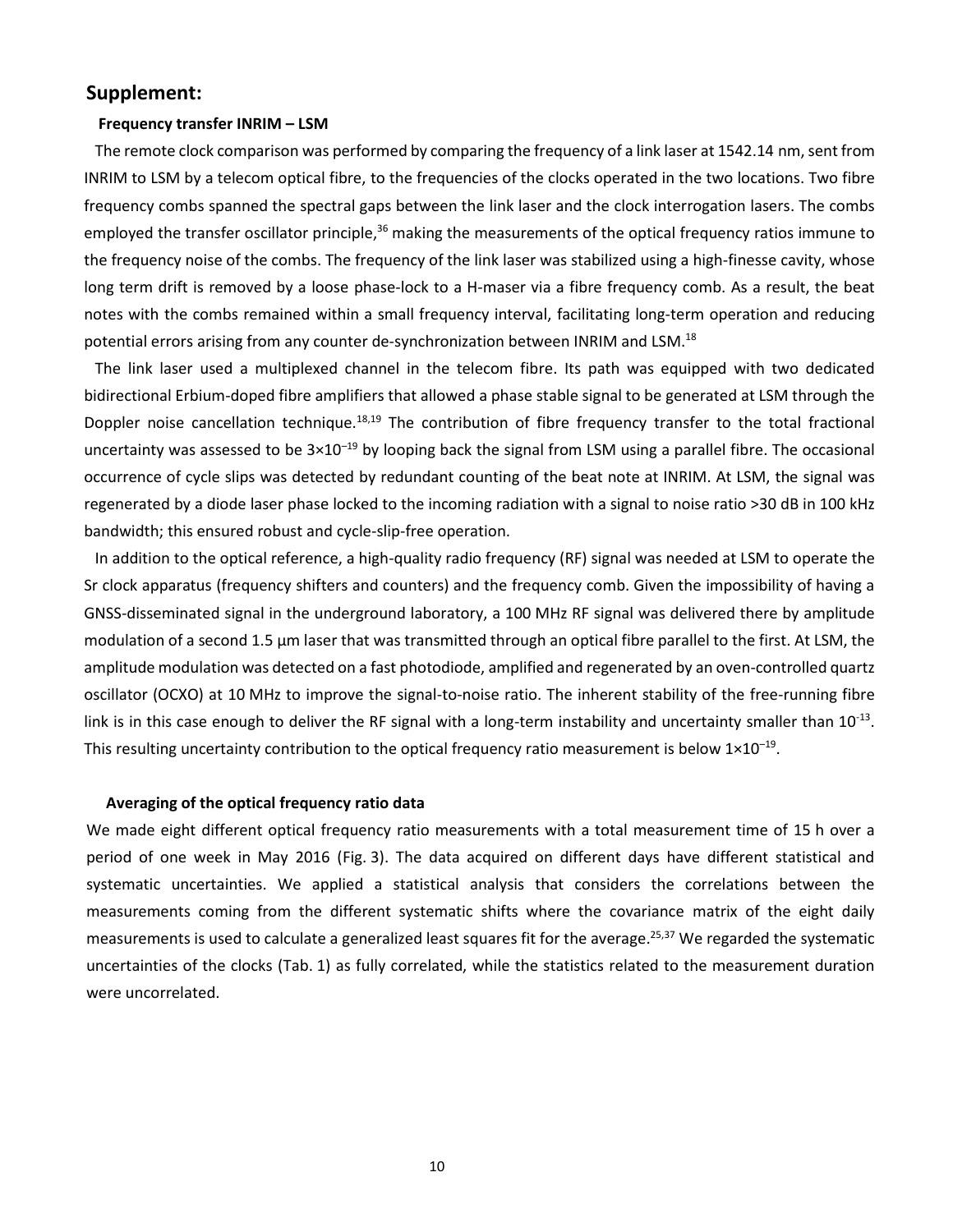

<span id="page-11-0"></span>**Fig. Supp1: Comparison of absolute frequency measurements of the Sr clock transition.** The open diamonds at the bottom of the graph show the results from the campaign discussed here. For the LSM data, a correction for the gravitational redshift of -48.078 Hz as derived from the geodetic data has been applied. The other data have been compiled from various references (38,39,40,41,42,43,44,45,46,47,48,49,50[,23,](#page-3-1)51,52,53). The vertical line indicates the frequency recommended for the secondary representation of the second by Sr lattice clocks<sup>[26](#page-5-5)</sup> and its uncertainty (dashed lines).

## **Absolute Frequency of the Sr lattice clock**

The chronometric levelling can be viewed from an alternative perspective: If we assume the conventional measurement of the gravity potential difference is correct then we can deduce an average absolute frequency value of 429 228 004 229 873.13(40) Hz for the Sr lattice clock. The measured frequencies are shown in Fig. [Supp1](#page-11-0) in comparison with other frequency measurements of the 698 nm clock transition. The accuracy of the absolute frequency measurement achieved with the transportable clock is comparable to several recent measurements with laboratory systems.

Averaging the previously published values shown in Fig. [Supp1](#page-11-0) gives a frequency of 429 228 004 229 873.05(05) Hz. Together with the average Yb clock transition frequency of 518 295 836 590 863.75(25) Hz derived from other references, <sup>54</sup> , <sup>55</sup> , <sup>56</sup> , <sup>57</sup> [,16,](#page-1-5) <sup>58</sup> a Yb/Sr frequency ratio of 1.207 507 039 343 337 97(61) can be calculated [\(Fig.](#page-5-0) 3). This averaging assumes that there are no correlations between the different measurements.

#### **References**

- 36. Stenger, J., Schnatz, H., Tamm, C., Telle, H. R. Ultra-precise measurement of optical frequency ratios. *Phys. Rev. Lett.* **88**, 073601 (2002)
- 37. Cox, M. G., Eiø, C., Mana, G., Pennecchi, F. The generalized weighted mean of correlated quantities. *Metrologia* **43**, S268 (2006)
- 38. Boyd, M. M., Ludlow, A. D, Blatt, S, Foreman, S. M., Ido, T., Zelevinsky, T., Ye, J. <sup>87</sup>Sr lattice clock with inaccuracy below 10<sup>−</sup><sup>15</sup> . *Phys. Rev. Lett.* **98**, 083002 (2007)